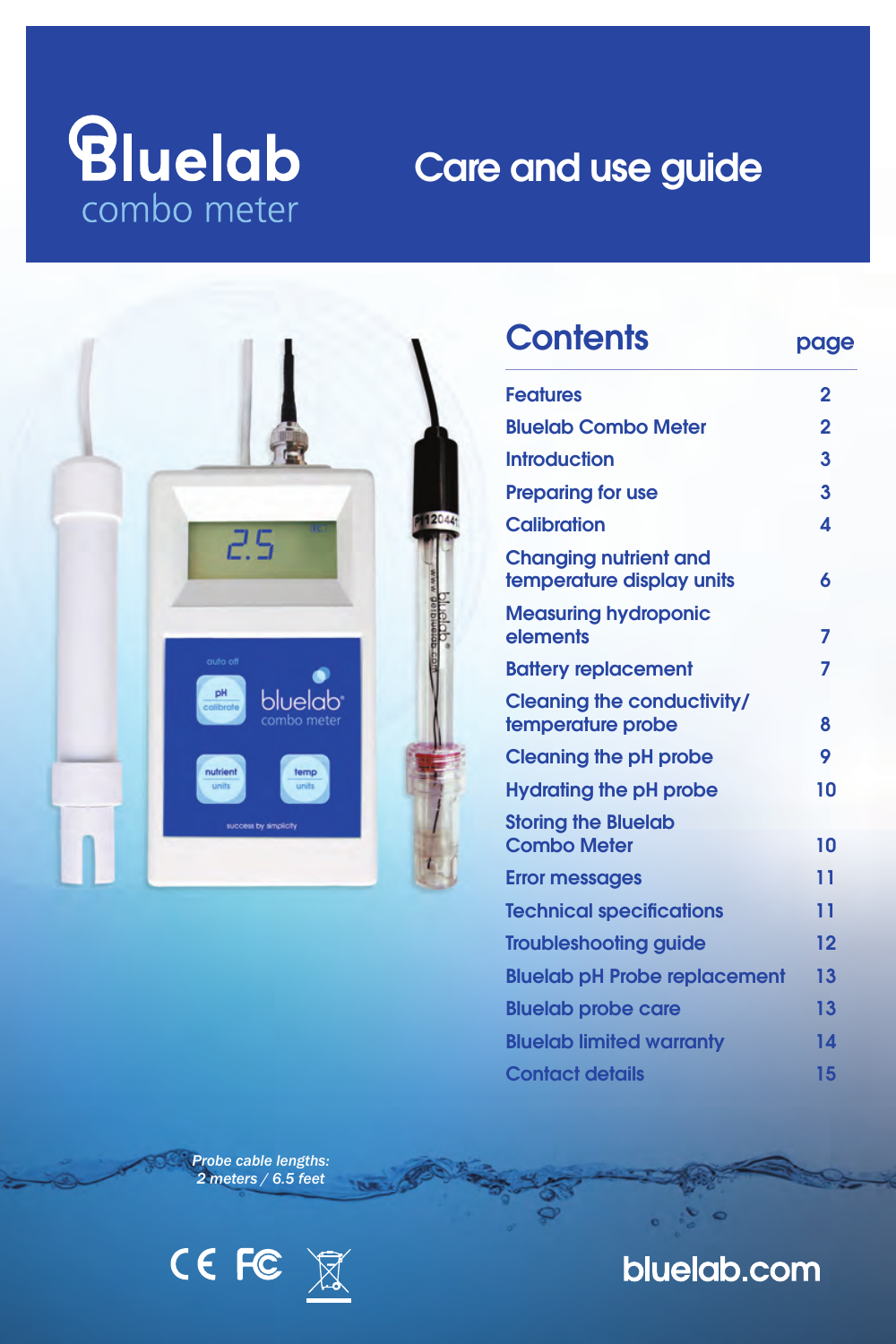## **Features**

| Measures pH, conductivity / nutrient (EC, CF, ppm 500 and ppm 700)<br>and temperature (°C, °F) |                                       |  |  |
|------------------------------------------------------------------------------------------------|---------------------------------------|--|--|
| Lightweight and portable                                                                       | Replaceable double junction pH probe  |  |  |
| Large easy to read display                                                                     | Over range and under range indicators |  |  |
| Simple push button pH calibration                                                              | Low battery indicator                 |  |  |
| Successful pH calibration indicator                                                            | 2 x AAA alkaline batteries included   |  |  |
| No calibration required for conductivity<br>and temperature                                    | Auto off function                     |  |  |

#### Bluelab Combo Meter pH probe connection socket (BNC fitting) **Display** ء ح Bluelab Conductivity/ Bluelab **Temperature** pH Probe Probe pH/calibrate bluelab button Nutrient/units Temp/units button **button** Conductivity/ temperature probe shroud

#### pH probe storage cap

*The pH probe tip must not be allowed to dry out. Always place the storage cap back onto the pH probe after each use. Ensure the cap contains enough Bluelab pH Probe KCl Storage Solution to cover the probe tip.*



## Keep your pH probe tip wet

at all times to avoid permanent damage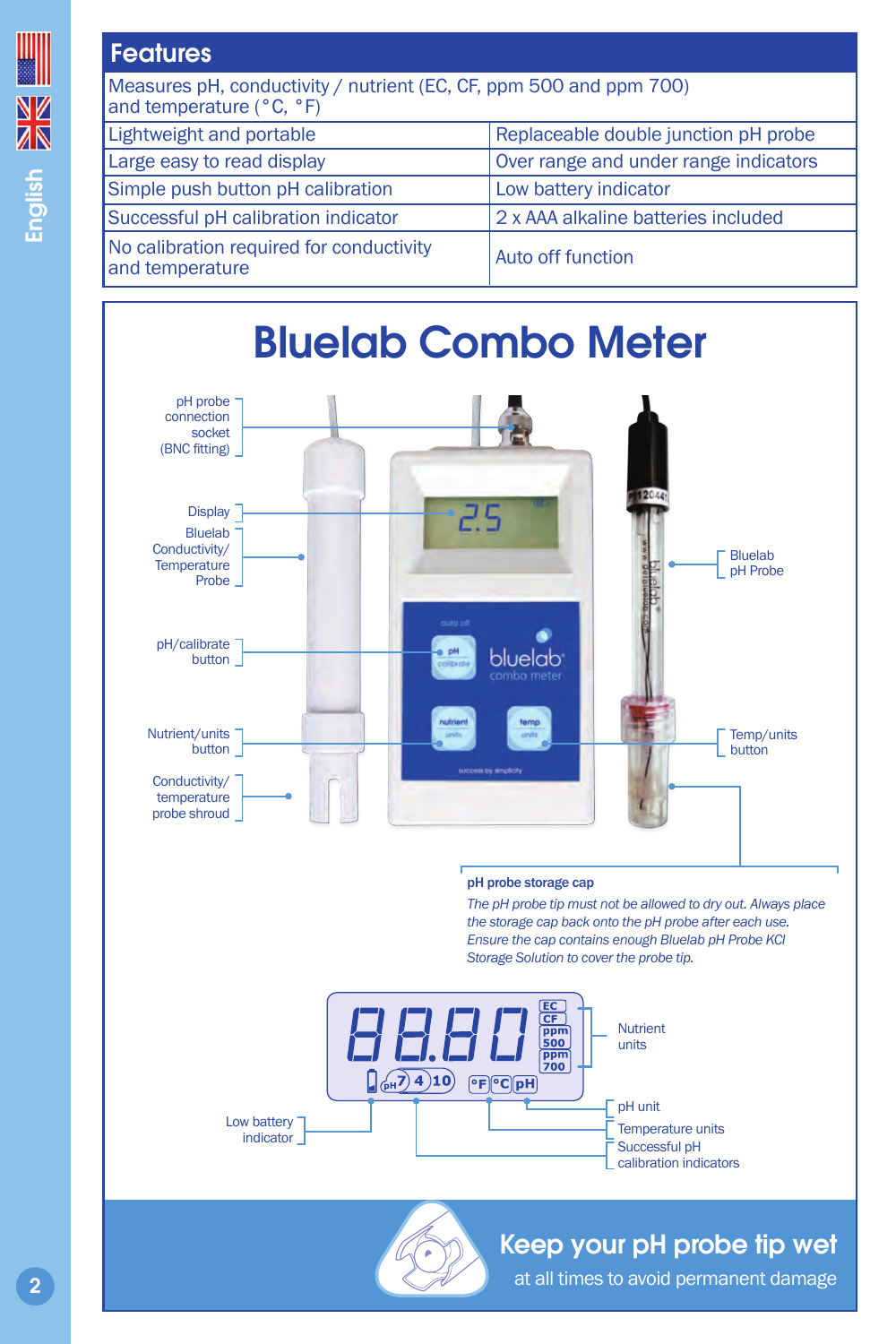## 1.0 Introduction

*The Bluelab Combo Meter has three press buttons; 'pH / calibrate', 'nutrient / units' and 'temp / units'. The buttons have a short press and long press function. A short press means a button is released in about one second. The long press is a button being held for at least three seconds and released when the display starts flashing.*

#### Turning the Combo Meter on

A short press of any button turns the Combo Meter on. The Combo Meter *1* automatically turns off after four minutes if no buttons are pressed. If the Combo Meter turns off before the reading is taken, a short press of any button will turn the Combo Meter on again.

## 2.0 Preparing for use

The following tasks must be performed before the Bluelab Combo Meter is used for the first time.

**D** Insert batteries

See section 6.0.

#### **2** Connect pH probe

Connect the pH probe to the pH meter by lining up the lugs of the BNC fittings. Fasten securely by pushing the pH probe connector on and twisting one quarter turn.



Remove the pH probe storage cap by gripping the top of the cap and gently twisting the base one rotation clockwise to loosen slightly. Next slowly slide the cap off the pH probe. DO NOT completely remove the base of the cap from the top of the cap.

CAUTION: When the pH probe is not in use, add enough Bluelab pH Probe KCl Storage Solution to the storage cap so the probe tip is covered. Then replace the cap and store in a secure place.

DO NOT use RO (Reverse Osmosis), Distilled or De-ionized water. Pure water changes the chemistry in the reference, causing the probe to die.

#### **4** Calibrate the pH

Calibrate the combo meter by following the instructions in section 3.0 of this manual.

This must be done before the Combo Meter is used for the first time.





#### Attaching the Bluelab pH Probe to the Meter



Removing pH probe storage cap



Ensure probe tip is covered by the KCl storage solution in cap

See section 3.0 for calibration steps

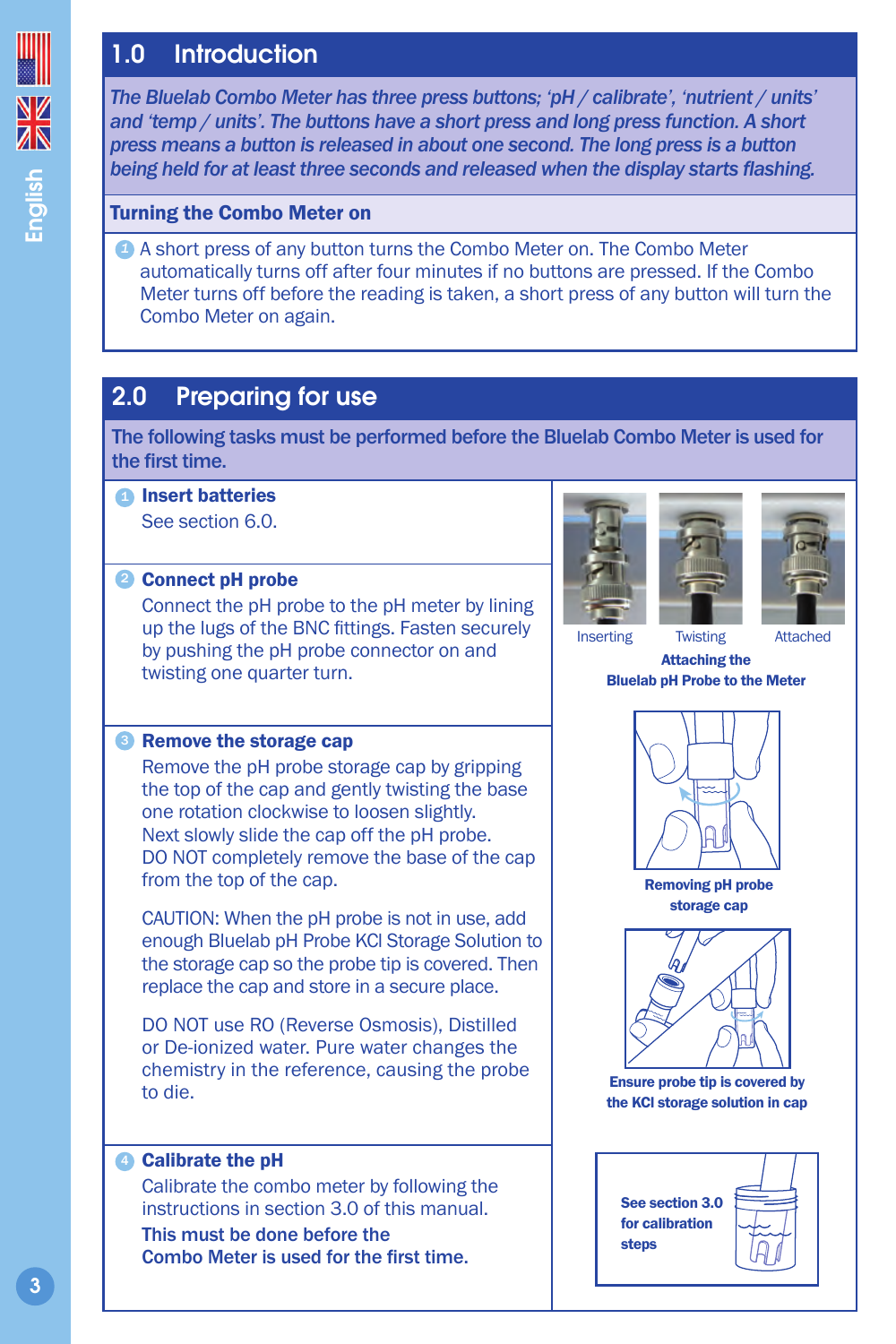# English

## 3.0 Calibration

*pH calibration is required before first use to ensure that the first reading is accurate.*

- *• The Bluelab Conductivity/Temperature Probe DOES NOT require calibration.*
- *• The pH of the Bluelab Combo Meter DOES require calibration.*

#### For accurate pH readings the pH probe is cleaned and recalibrated when:

- The reading is different to what you were expecting.
- The batteries have been removed or changed.
- The pH probe is replaced with a new one or is disconnected from the Combo Meter.
- The pH calibration indicators have disappeared.

*When calibrating the pH after first use the pH probe needs to be cleaned. See pH probe cleaning in section 8.0.*

#### For best pH calibration

pH reading accuracy is dependant on the accuracy and age of the calibration solutions used, and use and cleanliness of the pH probe tip.

- Ensure the pH probe has been cleaned and rinse the pH probe with clean water between calibration solutions to reduce contamination of the pH solutions.
- Only fresh uncontaminated solutions should be used.
- Calibrate the pH at the same temperature as the solution to be measured.
- ALWAYS calibrate the pH probe with pH 7.0 then pH 4.0 or pH 10.0.

*NOTE: The conductivity/temperature probe does not need to be calibrated, but must be cleaned to remove any build up of nutrient salts. See Section 7.0.*

The pH calibration involves cleaning the pH probe tip and then calibrating in TWO SOLUTIONS.

If a reading below pH 7.0 is expected, use pH 7.0 and pH 4.0 calibration solutions. If a reading above pH 7.0 is expected, use pH 7.0 and pH 10.0 calibration solutions.

Follow the steps on the following page for Combo Meter pH calibration.

#### Storage and use of calibration solutions

- Always place the lid back onto the bottle after use or evaporation will occur rendering the solution useless.
- Store in a cool place.
- DO NOT measure directly into the bottle. Tip a small amount into a clean container and discard after use.
- Never add water to solutions.

*pH reading accuracy is dependant on the accuracy and age of the calibration solutions used, and use and cleanliness of the pH probe tip.*

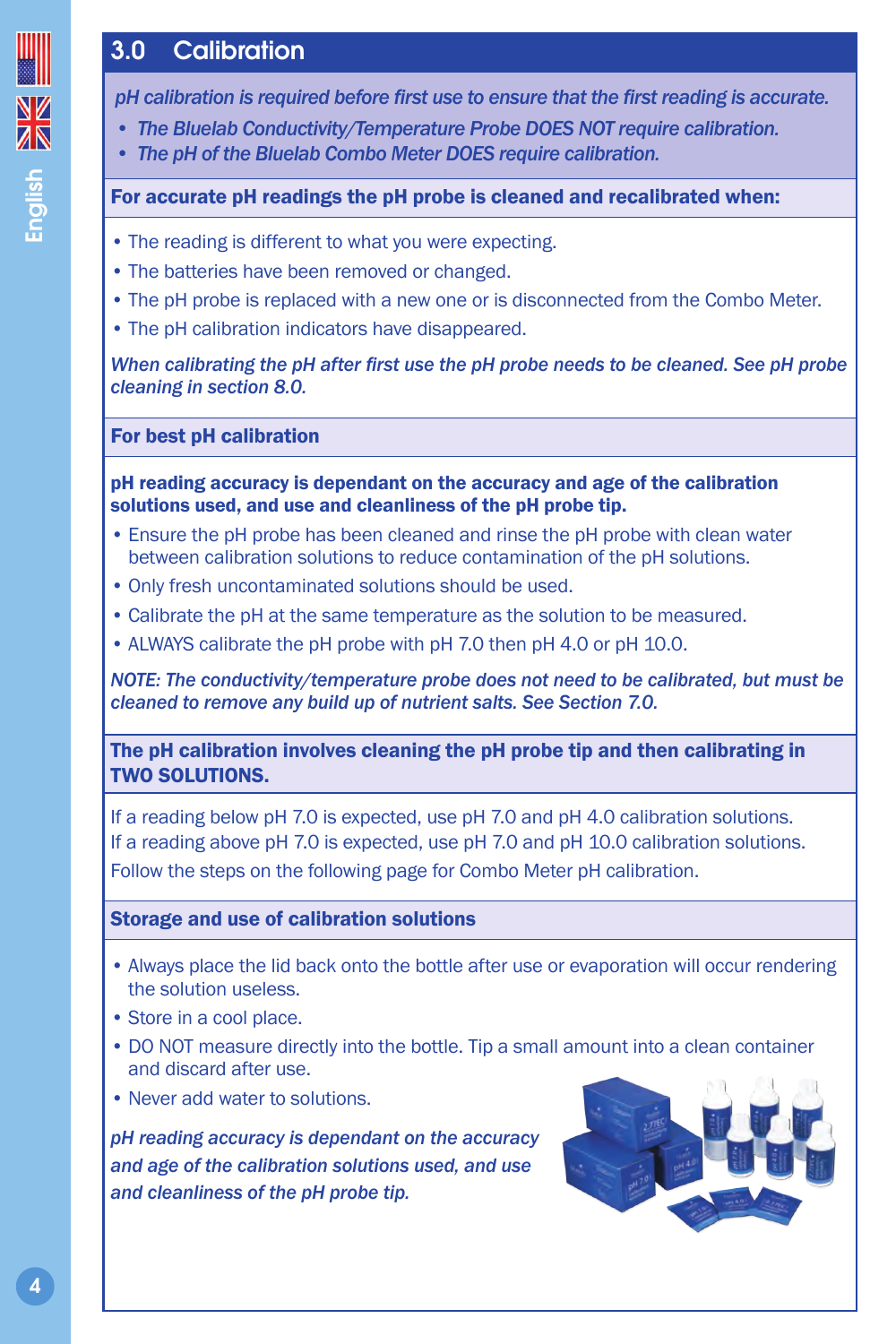## 3.0 Calibration cont.

## To calibrate the pH

## **D** Clean pH probe tip.

See Section 8.0 (the pH probe does not require cleaning before the first use).

## **2** pH 7.0 calibration

- a) Press any button to turn the pH meter ON.
- b) Loosen and remove cap from probe.
- c) Rinse pH probe tip in fresh water.
- d) Press the CAL button until CAL appears on the screen and release.
- e) A series of flashing 'I's will appear. Once calibration is complete, PH7 will be displayed.
- f) If Err appears during the calibration process see Section 11.0.
- g) The combo meter must be calibrated to two points. If after an hour the meter has not been calibrated with a second calibration point the calibration indicators disappear and the combo meter reverts to an uncalibrated state. Calibration is required.

## $\bullet$  pH 4.0 / 10.0 calibration

- a) Rinse pH probe tip in fresh water.
- d) Press the CAL button until CAL appears on the screen and release.
- e) A series of flashing 'I's will appear. Once calibration is complete, PH4 or PH10 will be displayed.
- f) Rinse pH probe tip in fresh water.
- c) The combo meter is now calibrated and ready for use.
- d) The successful calibration indicator  $\binom{1}{n+1}$  or  $\binom{1}{0}$  10<sup>'</sup> will appear on screen.
- d) Probes require monthly cleaning and calibration.

#### Store the pH probe 4

Add enough Bluelab pH Probe KCl Storage Solution into the probe storage cap to fully submerge the pH probe tip. Place storage cap on probe.











Successful pH 7 and pH 4 calibration



Ensure probe tip is covered by the KCl storage solution in cap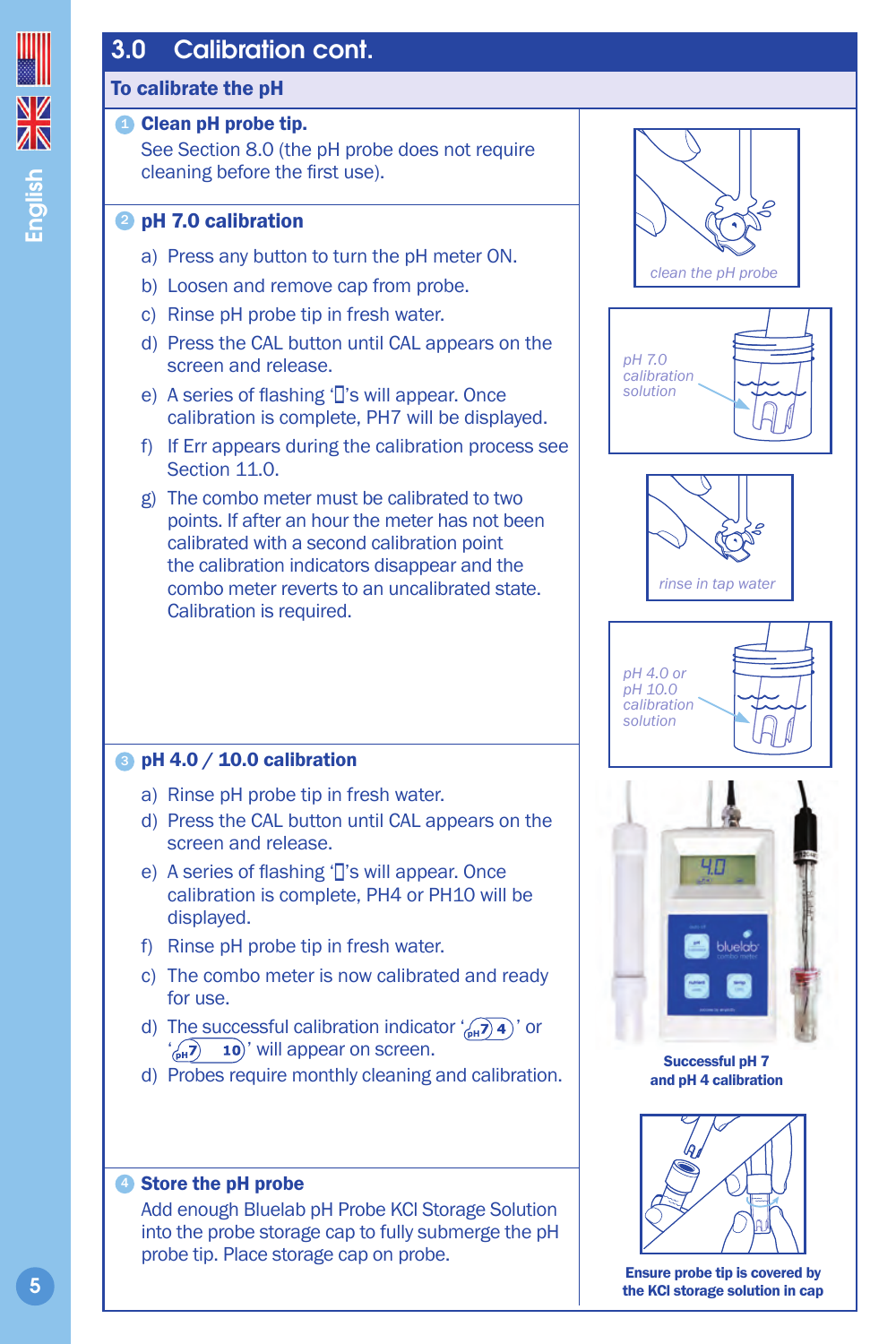## 4.0 Changing nutrient and temperature display units

*Nutrient and temperature can be displayed in different units. The units available are shown in the tables below.*

#### Changing nutrient units displayed

#### To select unit *1*

a) Press and hold the 'nutrient/units' button until the display starts flashing.

Release, then short button press the same button to scroll through the available units.

Release when the required unit is displayed.

b) The display flashes four times after the last button press then returns back to a normal display, showing the selected unit.

| <b>Display</b> | <b>Conductivity/nutrient units</b> |
|----------------|------------------------------------|
| [EC ]          | <b>Electrical conductivity</b>     |
| CF             | <b>Conductivity factor</b>         |
| ppm<br>500     | Parts per million (TDS) EC x 500   |
| ppm            | Parts per million EC x 700         |



#### **1** To select unit

a) Press and hold the 'temp/units' button until the display starts flashing.

Release, then short button press the same button to scroll through the available units. Release when the required unit is displayed.

b) The display flashes four times after the last button press then returns back to a normal display, showing the selected unit.

| <b>Display</b> | <b>Temperature units</b> |
|----------------|--------------------------|
| ΘC             | °C (degrees Celsius)     |
| ٥F             | °F (degrees Fahrenheit)  |



bluelabi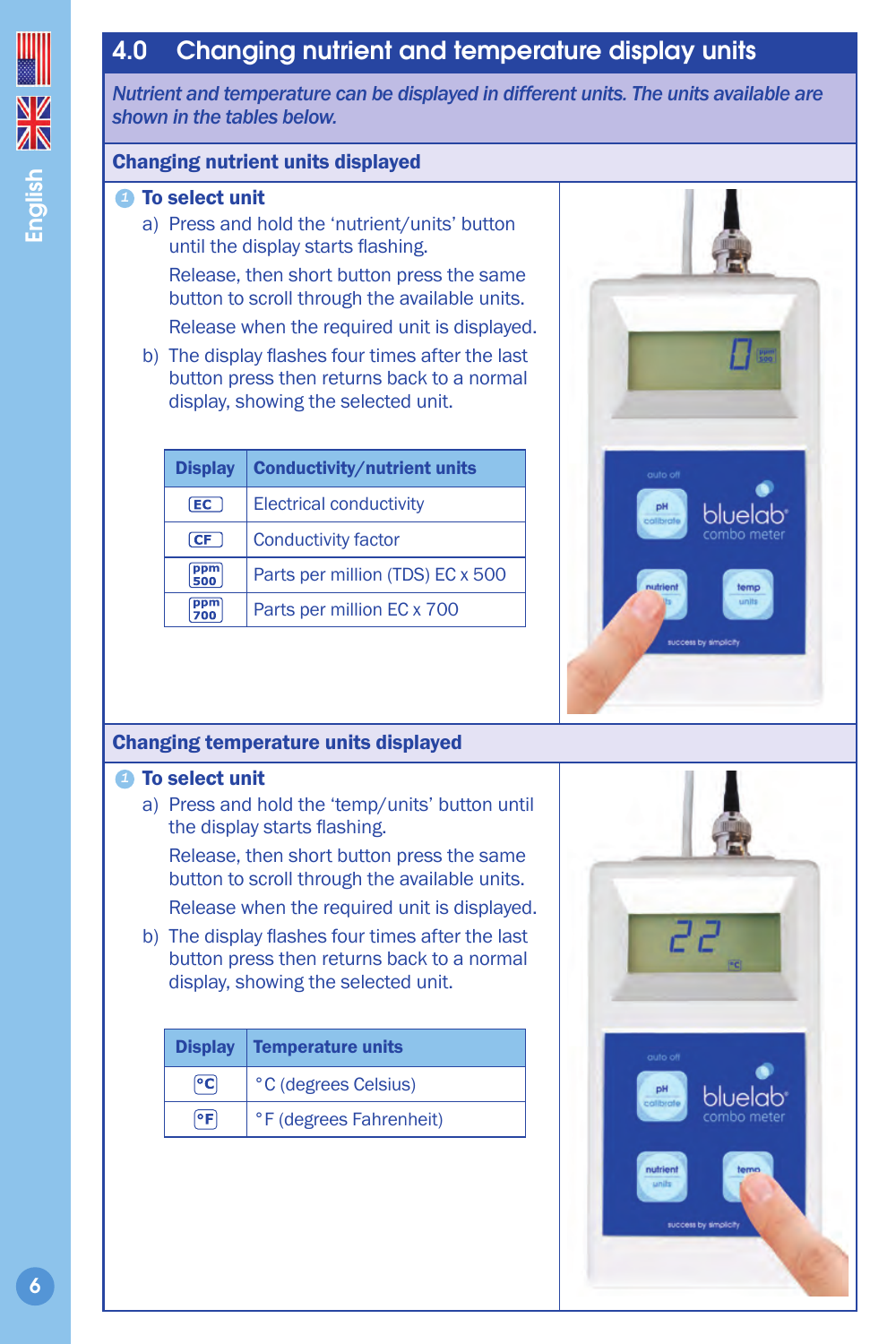## 5.0 Measuring hydroponic elements

*The values measured in a hydroponic solution by the Bluelab Combo Meter include nutrient (conductivity), temperature and pH levels.*

#### Taking a conductivity/nutrient reading

- Short press the 'nutrient/units' button to select conductivity. *1*
- 2 Insert the conductivity/temperature probe into solution where there is strong movement of the solution, or stir the solution with the conductivity/temperature probe.
- Wait 1-2 minutes or longer for the conductivity/temperature probe to reach solution *3* temperature. The conductivity reading will stabilize to a constant value.
- If the solution you are measuring is outside the measurement range of the Combo *4* Meter, an 'Or' (over range) will be displayed.

NOTE: The conductivity/temperature probe tip should be cleaned at least once a month to remove salt build-up ensuring accurate readings. If oily additives are being used the conductivity/temperature probe tip should be cleaned after each use. See Section 7.0.

## Taking a temperature reading

- **2** Short press the 'temp/units' button to select temperature.
- 2 Insert conductivity/temperature probe into the solution.
- Wait 1-2 minutes or longer for conductivity/temperature probe to reach solution *3* temperature. The temperature reading will stabilize to a constant value.
- If the solution you are measuring is outside the measurement range of the Combo *4* Meter, a 'Ur' (under range) or 'Or' (over range) will be displayed

NOTE: For very cold or very hot temperatures it will take 4-5 minutes for the conductivity/ temperature probe to reach solution temperature. To help decrease time taken to reach the solution temperature, place the conductivity/temperature probe in an area where there is strong movement of solution, or stir solution with the conductivity/temperature probe.

## Taking a pH reading

- Short press the 'pH/calibrate' button to select pH. *1*
- **2** Remove the storage cap from the pH probe and place the pH probe into the solution.
- Wait 1-2 minutes or longer for reading to stabilize to a constant value. The pH *3* reading is displayed.

If the solution you are measuring is outside the measurement range of the Combo *4* Meter, a 'Ur' (under range) or 'Or' (over range) will be displayed.

NOTE: If taking readings of more than one solution, rinse the pH probe tip thoroughly in fresh water between solutions to avoid cross contamination.

## 6.0 Battery replacement

*Batteries are replaced in the Bluelab Combo Meter when the low battery indicator appears on screen. The low battery indicator remains on and the Bluelab Combo Meter continues to operate until the batteries die or are replaced.*

*D* Open battery compartment by sliding the back cover down and insert 2 x AAA batteries as shown on the battery holder. Slide cover back on.

NOTE: Alkaline batteries are recommended.

2 **IMPORTANT: Check the batteries at least once every six** months for signs of deterioration, rusting or swelling. If signs of deterioration are found, clean battery holder contacts and replace batteries.

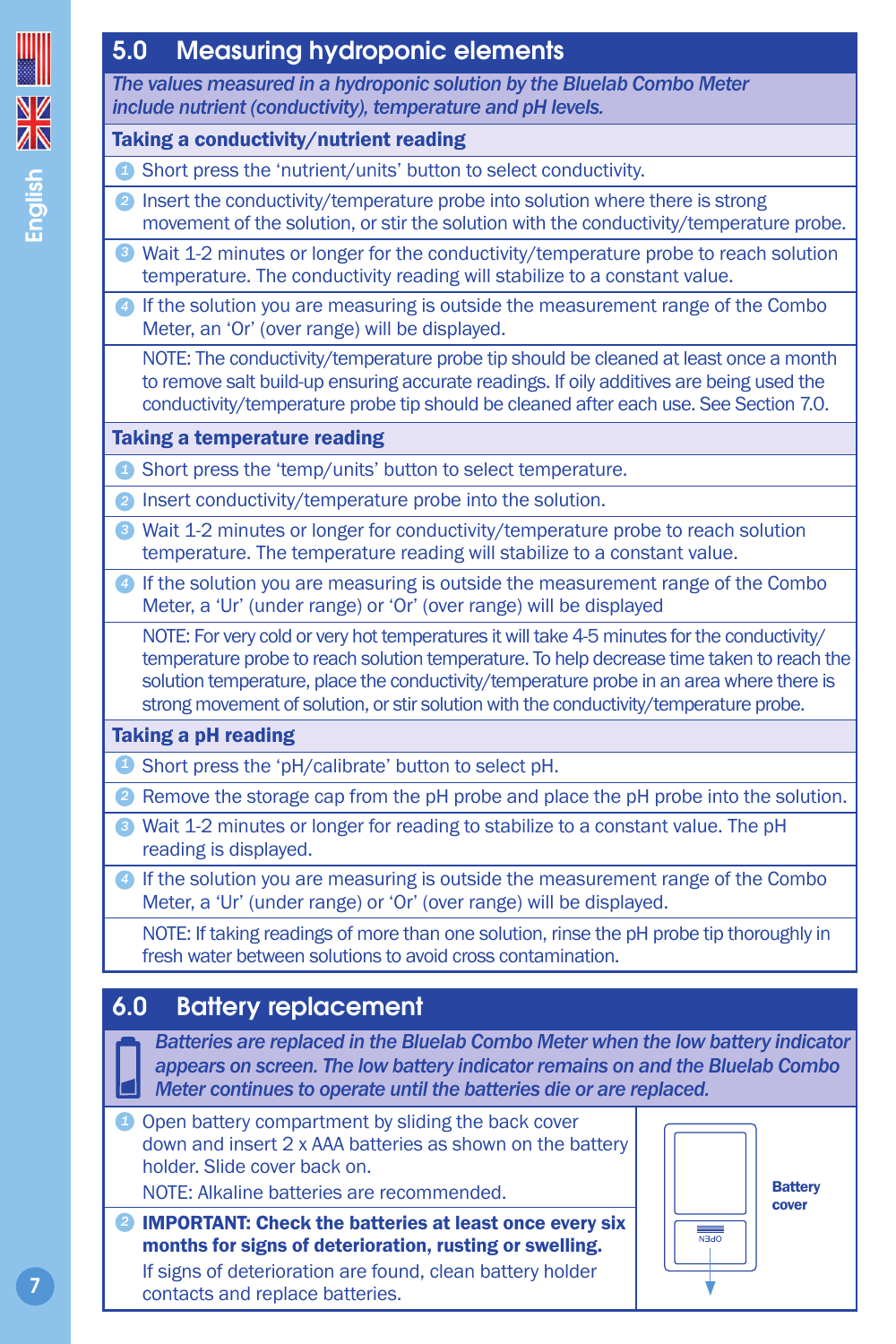## 7.0 Cleaning the conductivity/temperature probe

*Cleaning the conductivity/temperature probe periodically ensures accurate readings.* The conductivity/temperature probe is cleaned using the Bluelab Conductivity Probe Cleaner, or "Jif" a trade name for a liquid scourer cream used in home bathrooms and kitchens. Similar products are called "Liquid Vim", "Soft Scrub", "Cif cream", or "Viss". *Never use scented varieties as they contain oils that contaminate the conductivity/ temperature probe.* Follow the steps below to clean the conductivity/temperature probe. Remove shroud. *1* Warm the shroud in your hand for a few seconds to help with removal. Hold the body and pull the shroud off. Clean the conductivity probe face. *2* Place one or two drops of Bluelab Conductivity Probe Cleaner onto the probe face and rub with the Bluelab Chamois or your finger firmly and vigorously. Rinse the conductivity probe face. *3* Rinse off all traces of cleaner under running tap water while scrubbing the probe face with the other side of the Bluelab Chamois or the same finger. Check that the water forms a smooth *4* film on the probe face. Ensure you have a clean, smooth film without any beads of water. If you have beads of water, repeat steps 2 and 3. Refit the shroud and test in 2.77 EC *5* Conductivity Standard Solution to ensure adequate cleaning. Place the probe tip into the solution, wait for the reading to stabilize to a constant value. This can take a few minutes while the probe adjusts to the temperature of the solution. Repeat the cleaning process if the reading given is not within 0.1 EC, 1 CF, 50 ppm or 70 ppm of the values in the table below. Testing the Bluelab Conductivity/Temperature Probe *The conductivity/temperature probe is tested in either 2.77EC/27.7CF/1385 ppm or 1940 ppm solution depending on the unit of conductivity chosen.*  Use the standard solutions in the table to the right. Bluelab solutions are recommended. Unit Unit  $_{\text{chosen}}$  EC CF ppm 500 ppm 700 Solution<br>required required 2.77 27.7 1385 1940 uneven beads of water 2.77 EC Conductivity Standard Solution clean, smooth film of water

NOTE: The shroud MUST be left on the probe when taking readings.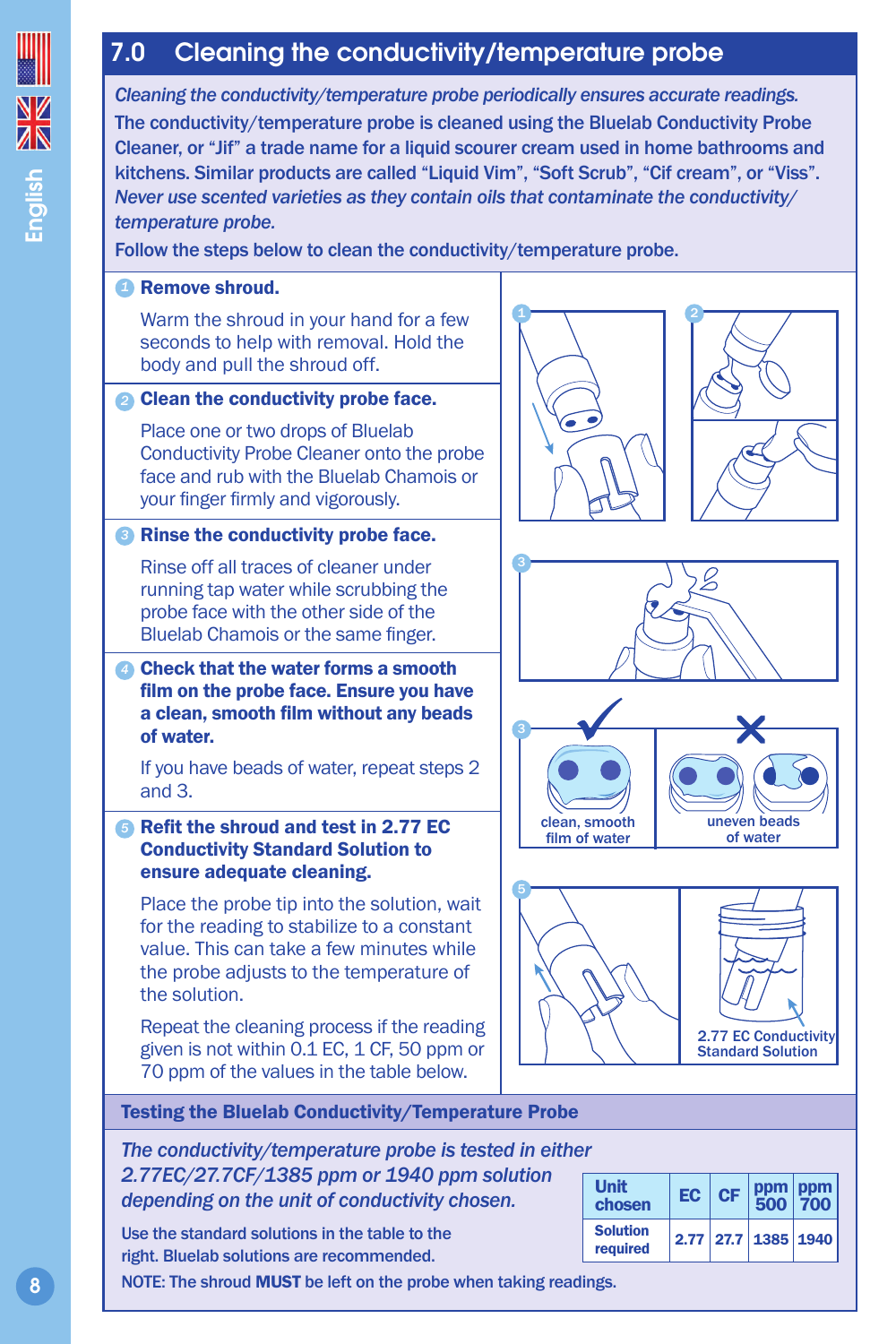## 8.0 Cleaning the Bluelab pH Probe

*To ensure accurate readings the pH probe tip needs to be rinsed in water after each use and cleaned prior to calibration using the following instructions.*

The storage cap must always be put back on after cleaning. Always ensure it contains enough Bluelab pH Probe KCl Storage Solution to cover the probe tip.

#### **Remove storage cap from pH probe.** Hold the top of the storage cap, twist the cap to loosen then remove.

#### 2 Rinse pH probe tip under fresh tap water.

Never use RO (Reverse Osmosis), Distilled or De-ionized water.

#### **3** Fill a small plastic container with clean tap water.

Add a small amount of Bluelab pH Probe Cleaner or mild detergent (dishwashing liquid).

## Gently stir the probe tip in the mixture. 4

Ensure that you do not 'knock' the soil pH probe on the side of the container as this may cause damage to the probe.

Rinse well under fresh running water to remove all traces of the detergent mixture.

#### **If the probe tip requires removal of** heavy contamination:

Gently brush around the glassware with a few drops of Bluelab pH Probe Cleaner or mild detergent (dishwashing liquid) and a soft toothbrush.

#### **6** Rinse well under fresh running tap water to remove all traces of the detergent mixture.

**Calibrate pH probe after cleaning, see** section 3.0

After calibration, store pH probe in the storage cap, ensuring there is enough KCl Storage Solution to cover the probe tip.





2







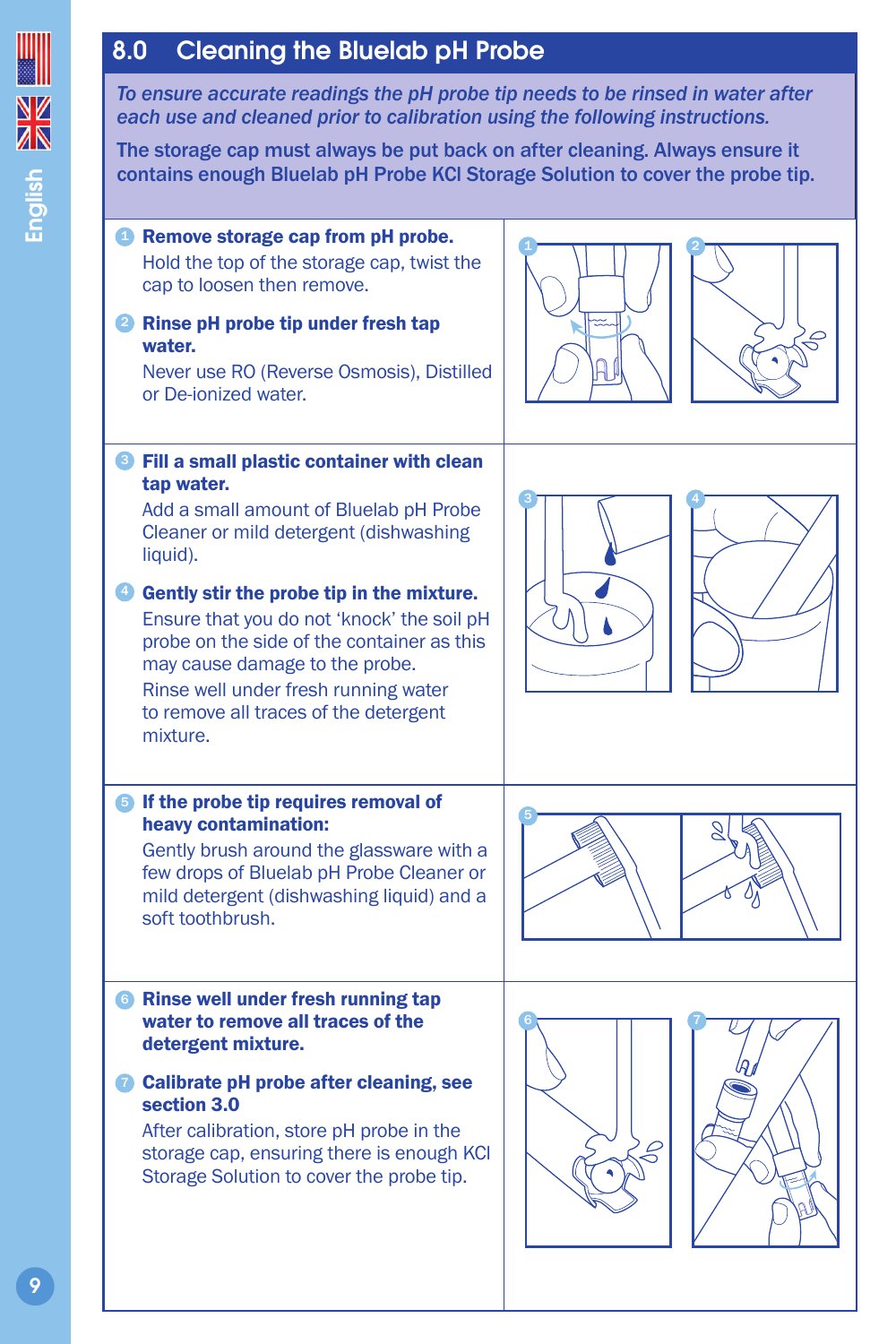## 9.0 Hydrating the pH probe

**NZ** English

*Hydrate the pH probe in Bluelab pH Probe KCl Storage Solution when:*

- *the probe tip has not always been stored in KCl storage solution, to improve the reading response speed.*
- *the probe tip has been accidentally allowed to dry out.*

*Never use RO (Reverse Osmosis), De-ionized or Distilled water. Pure water changes the chemistry in the reference, causing the probe to die.*

**2** Loosen, then remove the storage cap. Place the pH probe upright in a plastic container.

Clean the pH probe tip. *2* Ensure the probe tip is cleaned before hydrating. See section 8.0 for instructions.

Add enough Bluelab pH Probe KCl *3* Storage Solution to a plastic container to submerge the pH probe tip.

Leave to soak for at least 24 hours. *4* After hydration, always calibrate the pH probe to ensure accuracy, see section 3.0.







*Bluelab pH Probe KCl Storage Solution*

## 10.0 Storing the Bluelab Combo Meter

- **1** Store the Combo Meter in a cool, dry and clean place when not in use.
- 2 Keep out of direct sunlight. Keep Combo Meter out of direct sunlight to prevent irreparable damage to the LCD reading display.
- **3** The Combo Meter is not waterproof but will withstand occasional water splashes. If the Combo Meter is splashed, wipe dry as soon as possible.

Remove batteries if the Combo Meter is to be stored for a prolonged period. *4*

**6** Remove pH probe if storing the Combo Meter without use for longer than two to three weeks and check regularly that the pH probe tip has not dried out.

*When storing the pH probe, the pH probe tip must be kept moist.* 

To prepare the pH probe for storage, add enough Bluelab pH Probe KCl Storage Solution to the storage cap so the probe tip is covered. Then replace the cap and store in a secure place. DO NOT use RO (Reverse Osmosis), Distilled or De-ionized water. Pure water changes the chemistry in the reference, causing the probe to die.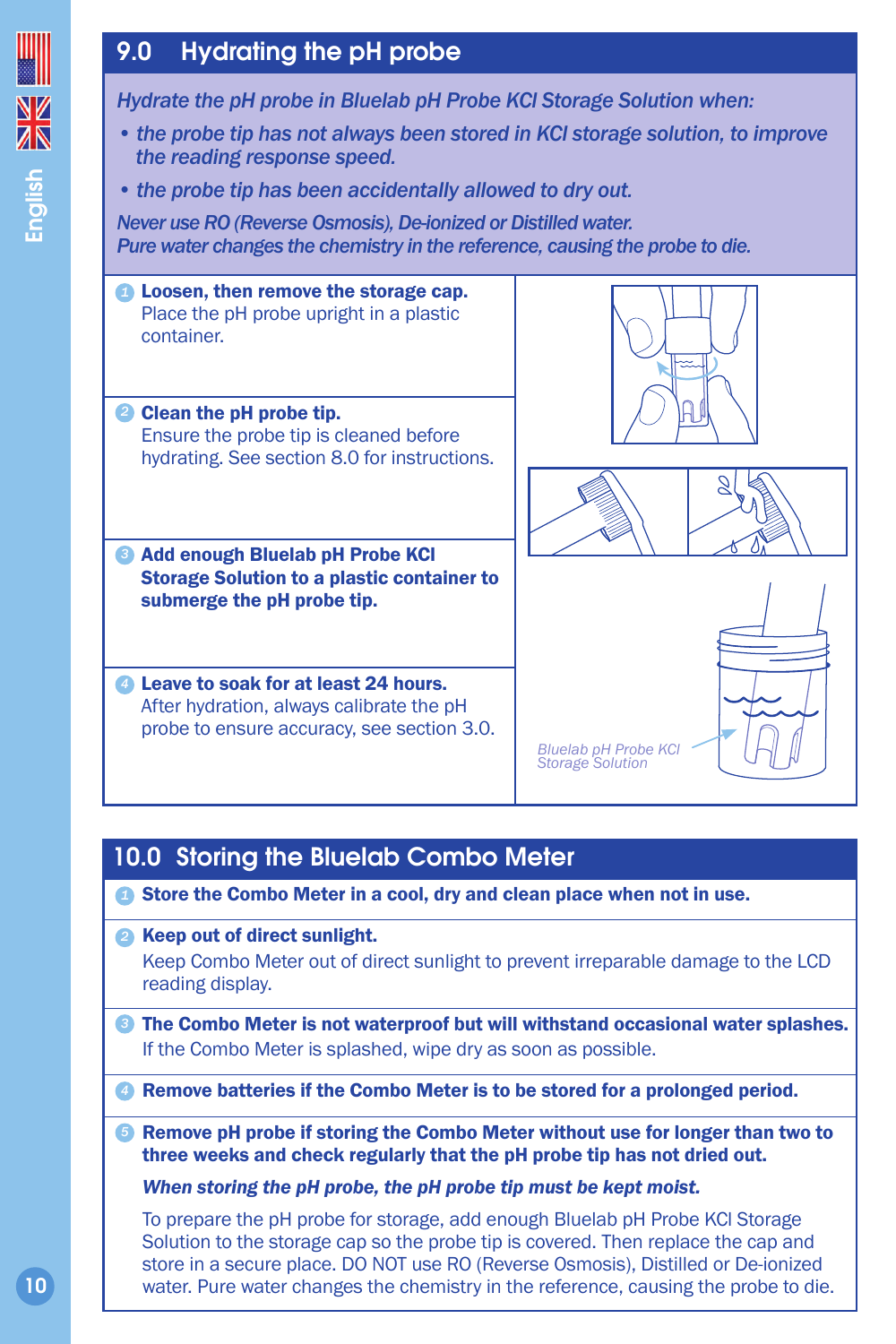## 11.0 Error messages

*An error message will only appear following pH calibration failure.*

*'Err' will be displayed for a few seconds then the display will show the previous reading. Successful pH calibration indicators will disappear. The Bluelab Combo Meter is in an uncalibrated state, therefore recalibration is required. See causes of Error messages below.*

#### Possible causes for an 'Err' message:

Calibration solutions contaminated Wrong solutions used pH probe contaminated pH probe not properly attached pH probe worn out or damaged Calibrate to pH 7.0 FIRST then to pH 4.0/10.0

| <b>12.0 Technical specifications</b>      |                                              |                                                                              |                                      |  |  |
|-------------------------------------------|----------------------------------------------|------------------------------------------------------------------------------|--------------------------------------|--|--|
|                                           | pH                                           | <b>Conductivity</b>                                                          | <b>Temperature</b>                   |  |  |
| <b>Measurement</b><br>range               | $0.0 - 14.0$ pH                              | $0 - 9.9$ EC<br>$0 - 99$ CF<br>0 - 4950 ppm 500<br>(TDS)<br>0 - 6930 ppm 700 | $0 - 50 °C$<br>32 - 122 °F           |  |  |
| <b>Resolution</b>                         | $0.1$ pH                                     | $0.1$ EC<br>1CF<br>10 ppm 500 (TDS)<br>10 ppm 700                            | 1 °C<br>1 °F                         |  |  |
| <b>Accuracy</b><br>(at $25 °C/$<br>77 °F) | $±0.1$ pH                                    | $+0.1$ EC<br>$+1CF$<br>$±50$ ppm<br>$±70$ ppm                                | ±1 °C<br>$+2 °F$                     |  |  |
| <b>Calibration</b>                        | Two point pH 7.0<br>and pH 4.0<br>or pH 10.0 | Not required<br>(factory calibrated)                                         | Not required<br>(factory calibrated) |  |  |
| <b>Temperature</b><br>compensation        | Not applicable                               | Automatic temperature<br>compensation                                        | Not applicable                       |  |  |
| <b>Operating</b><br>environment           | 0 - 50 °C / 32 - 122 °F                      |                                                                              |                                      |  |  |
| <b>Power source</b>                       | 2 x AAA alkaline batteries                   |                                                                              |                                      |  |  |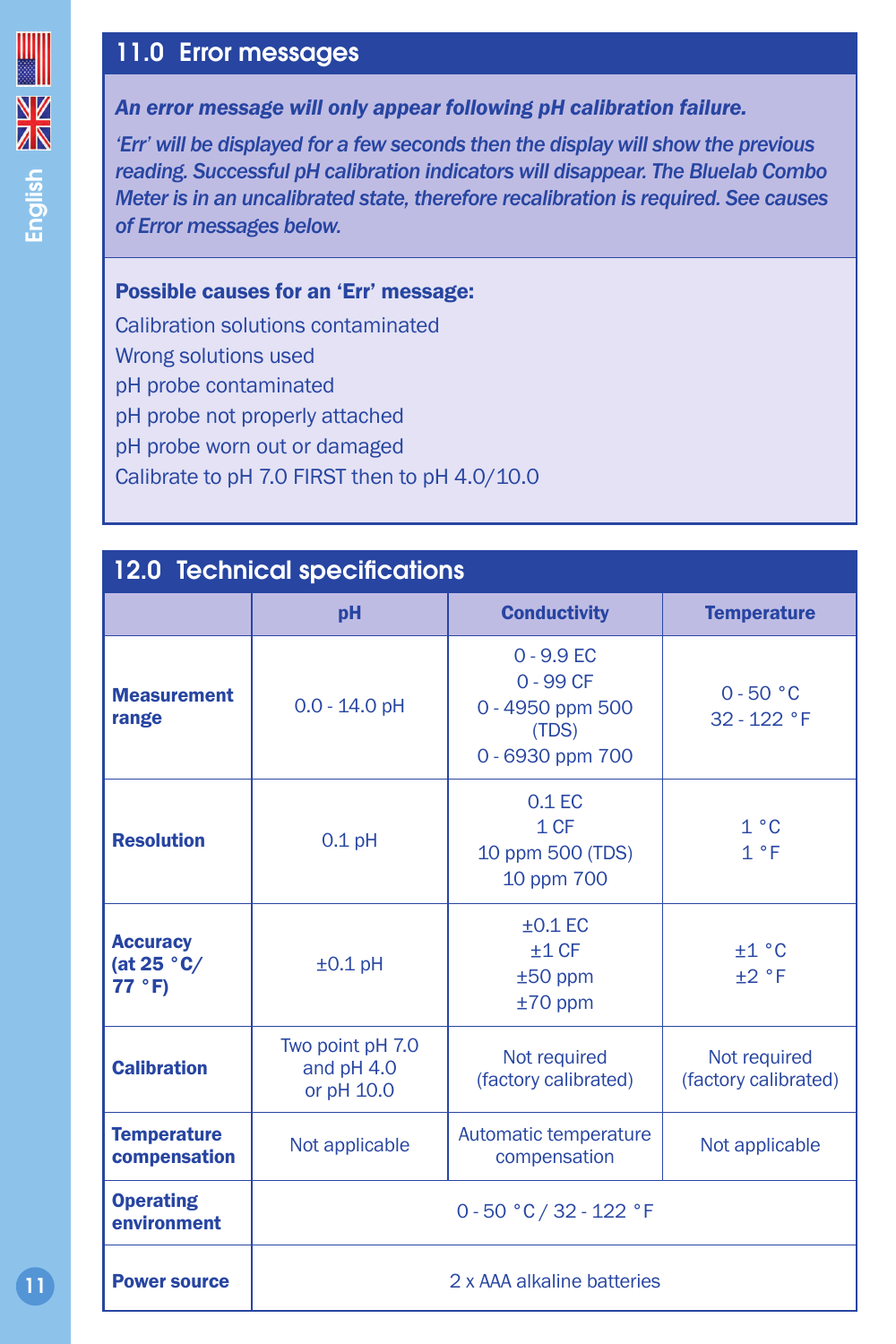| 13.0 Troubleshooting guide<br><b>Trouble</b>               | <b>Reason</b>                                                                                                                                                                        | <b>Correction</b>                                                                                                                                             |  |
|------------------------------------------------------------|--------------------------------------------------------------------------------------------------------------------------------------------------------------------------------------|---------------------------------------------------------------------------------------------------------------------------------------------------------------|--|
|                                                            |                                                                                                                                                                                      |                                                                                                                                                               |  |
| <b>Nutrient reading low</b>                                | Contaminated conductivity/<br>temperature probe.                                                                                                                                     | Clean conductivity/temperature probe<br>(see Section 7.0).                                                                                                    |  |
|                                                            | Solution temperature low/<br>high.                                                                                                                                                   | Wait 5 to 10 minutes for reading to<br>stabilize to a constant value.                                                                                         |  |
| <b>Temperature reading</b><br>inaccurate                   | Temperature of<br>conductivity/temperature<br>probe different to solution<br>temperature.                                                                                            | Wait 5 to 10 minutes for conductivity/<br>temperature probe to reach solution<br>temperature.                                                                 |  |
| pH reading inaccurate                                      | Contaminated pH probe /<br>glassware not clean.                                                                                                                                      | Clean pH probe (see Section 8.0); then<br>calibrate (see Section 3.0).                                                                                        |  |
|                                                            | Wick contaminated,<br>Hydrate probe in KCI storage solution<br>blocked or dry.<br>for 24 hours, see Section 9.0. Do not<br>measure proteins or oils with this unit.<br>Replace unit. |                                                                                                                                                               |  |
|                                                            | Incorrect pH calibration.                                                                                                                                                            | <b>Ensure calibration solutions are</b><br>accurate. Replace if in doubt.<br>Wait longer for readings to stabilize<br>before calibrating to a constant value. |  |
|                                                            | pH calibration unreliable.                                                                                                                                                           | Calibrate pH probe (see Section 3.0).                                                                                                                         |  |
|                                                            | pH probe damaged or old.                                                                                                                                                             | Replace pH probe.                                                                                                                                             |  |
| pH reading does not<br>change from solution<br>to solution | Broken glass bulb,<br>tube or connector.                                                                                                                                             | Check pH probe for damage.<br>Replace probe.                                                                                                                  |  |
| <b>Displays low</b><br>0<br>battery indicator              | Insufficient power to take a<br>reliable reading.                                                                                                                                    | Replace the batteries.<br>DO NOT use rechargeable batteries.                                                                                                  |  |
| No display                                                 | Batteries dead or inserted<br>incorrectly.                                                                                                                                           | Check batteries are inserted correctly.<br>Replace if necessary.                                                                                              |  |
| Display shows 'Err'                                        | Problem with pH calibration.                                                                                                                                                         | See error message descriptions in<br>Section 11.0 of this document.                                                                                           |  |
| Or<br>Ur<br>While in pH mode                               | Over range pH.<br>Under range pH.                                                                                                                                                    | Solution > 14.0 pH. Solution < 0.0 pH.<br>Check pH probe connection.<br>pH probe could be faulty.<br>Combo Meter could be wet inside.                         |  |
| <b>Or</b><br>Ur<br>While in temp mode                      | Over range temperature.<br>Under range temperature.                                                                                                                                  | Solution >51 °C / 122 °F.<br>Solution <0 °C / 32 °F.<br>Conductivity/temperature probe<br>or Combo Meter faulty.                                              |  |
| Or<br>While in conductivity/<br>nutrient mode              | Over range<br>conductivity/nutrient.                                                                                                                                                 | Over range conductivity<br>>9.9 EC, 99 CF, 4950 ppm 500, 6930<br>ppm 700. Conductivity/temperature<br>probe or Combo Meter faulty.                            |  |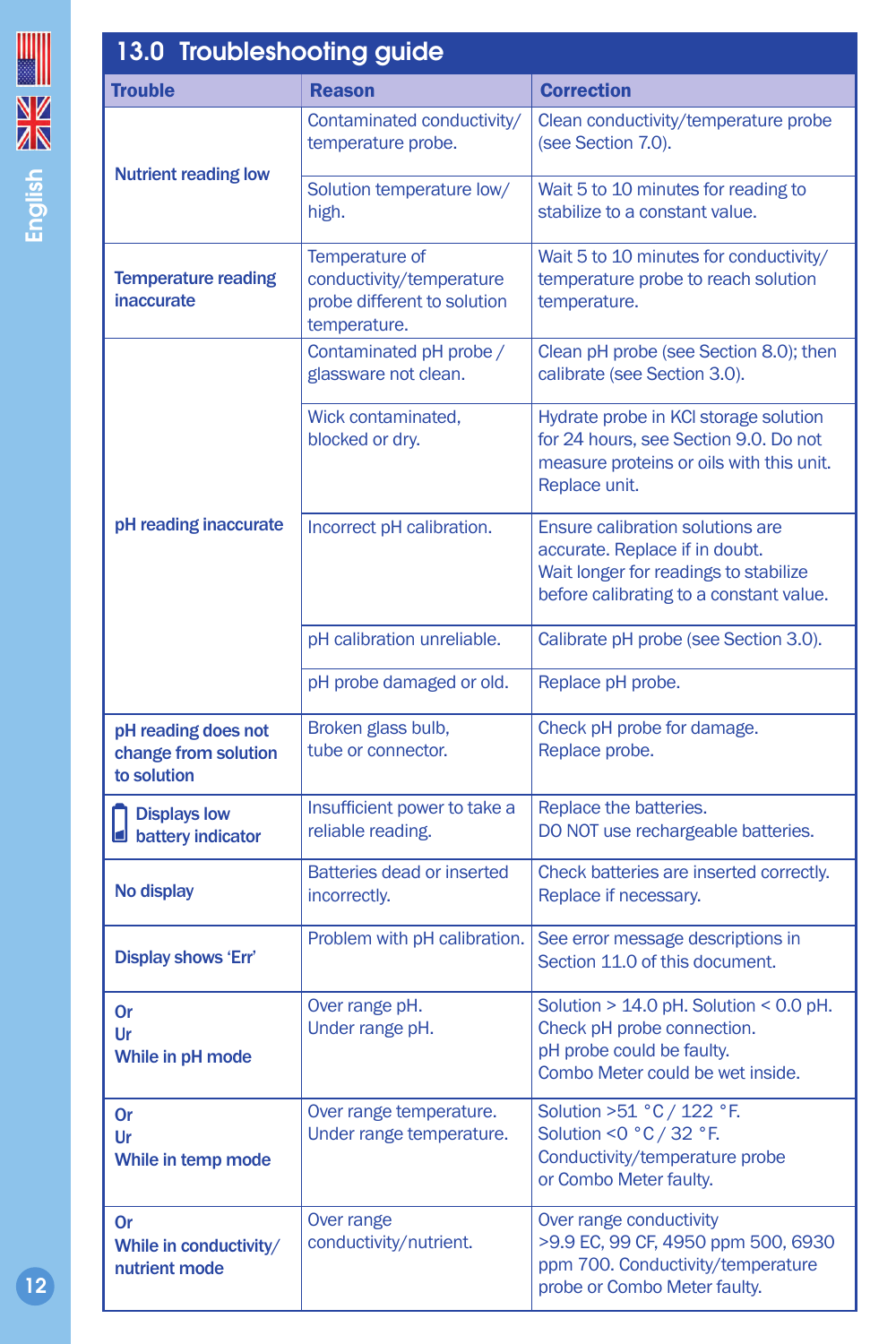## Bluelab pH Probe replacement

The Bluelab pH Probe is the only part of the Bluelab pH Meter that requires replacing.

#### pH probes do not last forever. They age through normal use and will eventually fail.

To ensure you receive a long life from your pH probe, please read the instructions provided with it.

*When the time comes to replace your Bluelab pH Probe all you have to do is order a replacement from your supplier!*



Bluelab Probe Care Kits

## The instrument is only as accurate as the probe is clean!

Probe cleaning is one of the most important parts of owning and operating any Bluelab meter, monitor or controller.

If the probe is contaminated (dirty) it affects the accuracy of the reading displayed.



#### Bluelab Probe Care Kits - available in:

› Bluelab Probe Care Kit - pH

› Bluelab Probe Care Kit - Conductivity

*Kits contain instructions and all the tools you need to clean Bluelab probes or pens.*

## Bluelab pH Probe KCl Storage Solution

The perfect solution to store and hydrate your Bluelab pH products.

Bluelab pH Probe KCl Storage Solution is designed to increase response time and maximize the life of Bluelab pH pens and pH probes.

For best results, use the KCl solution to store the pH pen/ probe after use and hydrate monthly.

*Instructions are on the label of the bottle.*



O

O

## Use Bluelab pH Probe KCl Storage Solution with:

- › Bluelab pH Pen
- › Bluelab Soil pH Pen
- **Bluelab pH Probes**
- **Bluelab Soil pH Probes**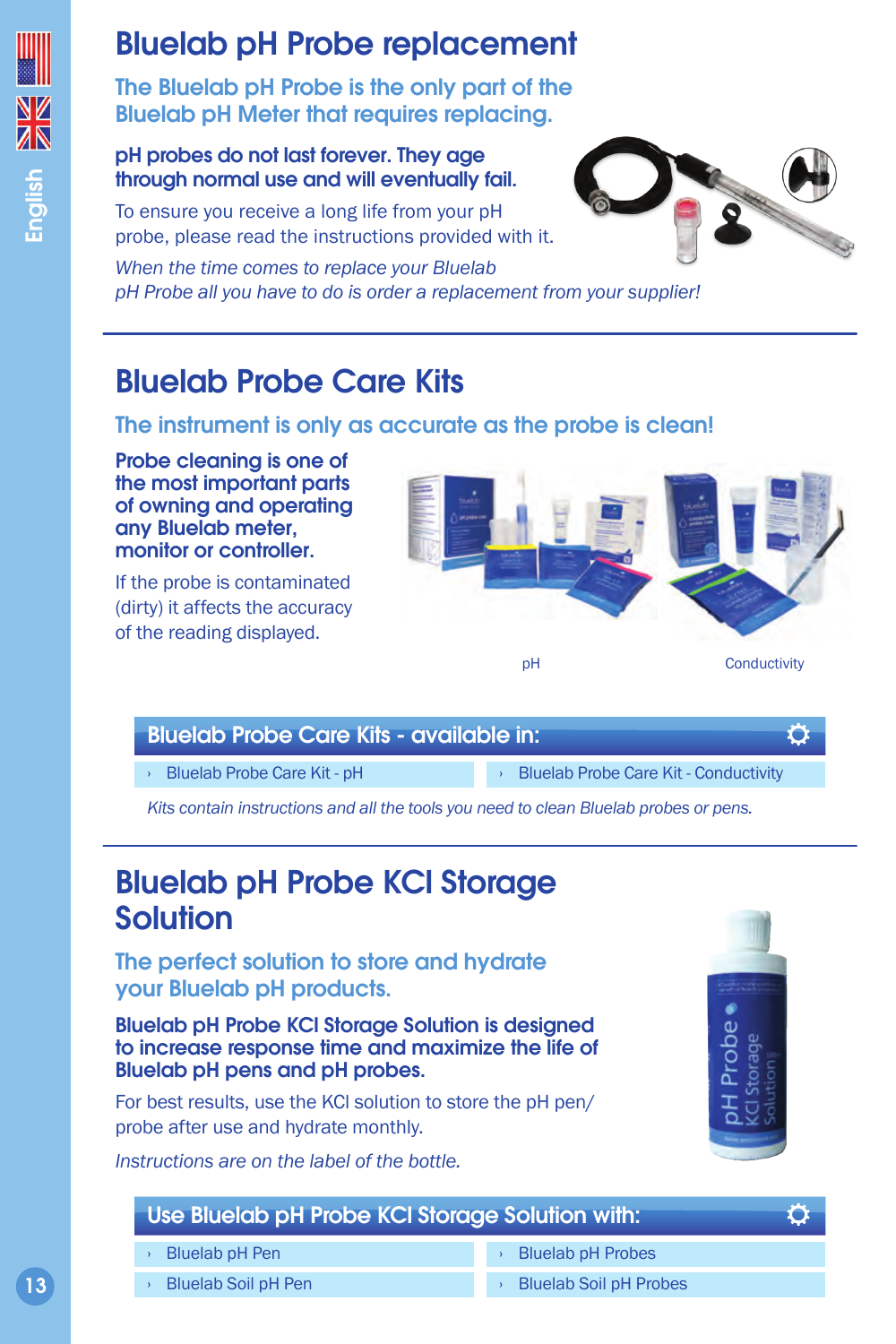Bluelab® Corporation Limited (Bluelab) provides a warranty on its products (Bluelab® Combo Meter™) under the following terms and conditions:

#### How Long Does Coverage Last?

Bluelab® warrants the Bluelab® Combo Meter™ (Product) for a period of 60-months from date of purchase by original purchaser or consumer. Proof of purchase, to Bluelab's sole satisfaction, is required for the warranty to be effective (store sales receipt for Product showing model number, payment and date of purchase). This warranty is non-transferable and terminates if the original purchaser/consumer sells or transfers the Product a third party.

#### What is Covered?

Bluelab<sup>®</sup> warrants the Product against defects in material and workmanship when used in a normal manner, in accordance with Bluelab® instruction manuals. If Bluelab® is provided with valid proof of purchase (as defined above) and determines the Product is defective. Bluelab<sup>®</sup> may, in its sole discretion either (a) repair the Product with new or refurbished parts, or (b) replace the Product with a new or refurbished Product.

Any part or Product that is replaced by Bluelab® shall become its property. Further, if a replacement part or Product is no longer available or is no longer being manufactured, Bluelab® may at its sole discretion replace it with a functionally-equivalent replacement part or product, as an accommodation in full satisfaction of the warranty.

#### What is NOT covered?

This warranty does not apply to equipment, component or part that was not manufactured or sold by Bluelab®, and shall be void if any such item is installed on a Product. Further, this warranty does not apply to replacement of items subject to normal use, wear and tear and expressly excludes:

- Cosmetic damage such as stains, scratches and dents
- Damage due to accident, improper use, negligence, neglect and careless operation or handling of Product not in accordance with Bluelab® instruction manuals, or failure to maintain or care for Product as recommended by Bluelab®
- Damage caused by use of parts not assembled/installed as per Bluelab® instructions
- Damage caused by use of parts or accessories not produced or recommended by Bluelab®
- Damage due to transportation or shipment of Product
- Product repaired or altered by parties other than Bluelab® or its authorised agents
- Product with defaced, missing or illegible serial numbers
- Products not purchased from Bluelab® or a Bluelab®-authorised distributor or reseller.

#### How Do You Get Service?

To begin a warranty claim you must return the Product to the point of purchase with valid proof of purchase (as defined above). In California, you can also return the Product to any Bluelab-authorised distributor or reseller, with valid proof of purchase.

#### Limitation of Liability & Acknowledgments

TO THE MAXIMUM EXTENT PERMITTED BY LAW, THIS WARRANTY AND THE REMEDIES SET OUT ABOVE ARE EXCLUSIVE AND IN LIEU OF ALL OTHER WARRANTIES, GUARANTEES AND REMEDIES (ORAL OR WRITTEN, EXPRESS OR IMPLIED).

EXCEPT AS PROVIDED IN THIS WARRANTY AND TO THE MAXIMUM EXTENT PERMITTED BY LAW, BLUELAB IS NOT RESPONSIBLE FOR SPECIAL, INCIDENTIAL OR CONSEQUENTIAL LOSS OR DAMAGES, OR ANY OTHER LOSS OR DAMAGES RESULTING FROM SALE OR USE OF THE PRODUCT, OR BREACH OF WARRANTY, HOWEVER CAUSED, INCLUDING DAMAGES FOR LOST PROFITS, PERSONAL INJURY OR PROPERTY DAMAGE.

IT IS UNDERSTOOD AND AGREED BY CONSUMER UPON PURCHASE OF A PRODUCT THAT, EXCEPT AS STATED IN THIS WARRANTY, BLUELAB IS NOT MAKING AND HAS NOT MADE ANY EXPRESS OR IMPLIED WARRANTY OR OTHER REPRESENTATION REGARDING THE PRODUCT, AND DISCLAIMS ANY WARRANTY OF MERCHANTABILITY OR FITNESS FOR A PARTICULAR PURPOSE TO THE EXTENT PERMITTED BY LAW. ANY WARRANTIES WHICH ARE IMPOSED BY LAW AND CANNOT BE DISCLAIMED ARE HEREBY LIMITED IN DURATION TO THE PERIOD AND REMEDIES PROVIDED IN THIS WARRANTY.

SOME JURISDICTIONS (STATES OR COUNTRIES) DO NOT ALLOW EXCLUSION OR LIMITATION FOR INCIDENTIAL OR CONSEQUENTIAL DAMAGES, OR LIMITATION ON HOW LONG AN IMPLIED WARRANTY LASTS, SO THE ABOVE LIMITATION OR EXCLUSION MAY NOT BE APPLICABLE.

IF ANY PROVISION OF THIS WARRANTY IS JUDGED TO BE ILLEGAL, INVALID OR UNENFORCEABLE, THE REMAINING PROVISIONS OF THE WARRANTY SHALL REMAIN IN FULL FORCE AND EFFECT.

#### Governing Law; Authority

This warranty is governed by the laws of the state of country where Product is purchased, without regard to its choice of law principles. Except as allowed by law, Bluelab does not limit or exclude other rights a consumer may have with regard to the Product. No Bluelab distributor, employee or agent is authorised to modify, extend or otherwise change the terms of this warranty.

## Register your guarantee online at [bluelab.com](http://bluelab.com)